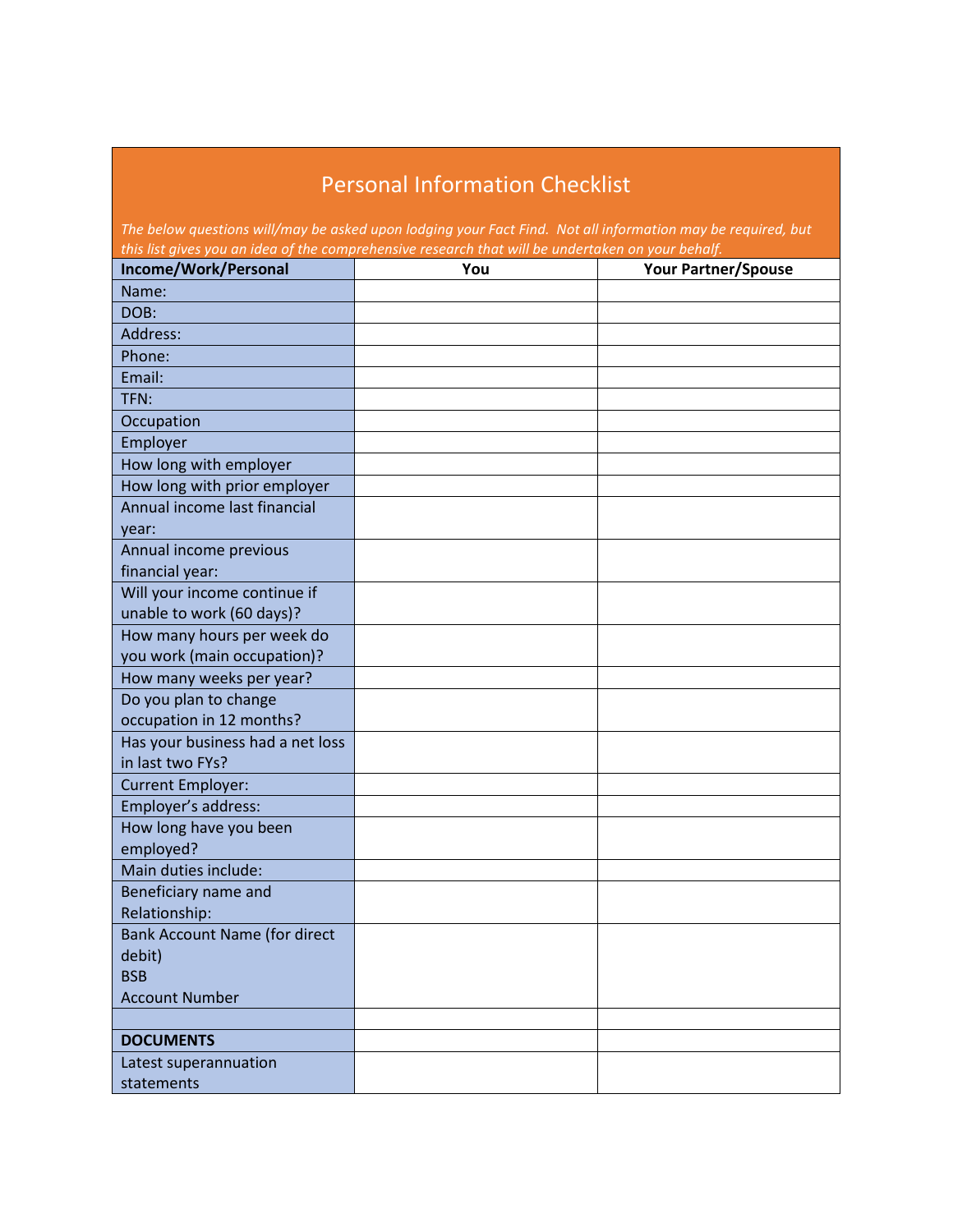| Latest insurance renewal                         |  |
|--------------------------------------------------|--|
| notices                                          |  |
| Latest bank statements                           |  |
| Latest loan statements                           |  |
| Last two pay advices                             |  |
| Latest tax return and NoA                        |  |
| Drivers' License (front and back)                |  |
| Share holding statements                         |  |
| Managed Funds/Investments                        |  |
| statements                                       |  |
| Rates notice (s)                                 |  |
| Latest electricity account                       |  |
|                                                  |  |
| <b>LIFESTYLE</b>                                 |  |
| Have you smoked tobacco (last                    |  |
| 12 months)?                                      |  |
| Do you drink alcohol? How                        |  |
| much?                                            |  |
| Have you taken or injected                       |  |
| drugs (not prescribed)?                          |  |
|                                                  |  |
| <b>HEALTH &amp; FAMILY HISTORY</b>               |  |
| Height:                                          |  |
| Weight:                                          |  |
| Has your immediate family                        |  |
| been diagnosed with a serious                    |  |
| condition (cancer, heart disease                 |  |
| $etc$ ?                                          |  |
| Have you had any serious                         |  |
| conditions: heart, respiratory,                  |  |
| mental health, blood disorder,                   |  |
| neurological, digestive, kidney,<br>bladder etc? |  |
| Are you considering seeking                      |  |
| medical advice/treatment etc                     |  |
| for tests or surgery?                            |  |
| Have you had an insurance                        |  |
| application declined?                            |  |
| Have you ever made a claim                       |  |
| (workers comp. etc)?                             |  |
| Details of claim:                                |  |
|                                                  |  |
|                                                  |  |
|                                                  |  |
| <b>DOCTOR'S DETAILS</b>                          |  |
| Doctors name:                                    |  |
| Address:                                         |  |